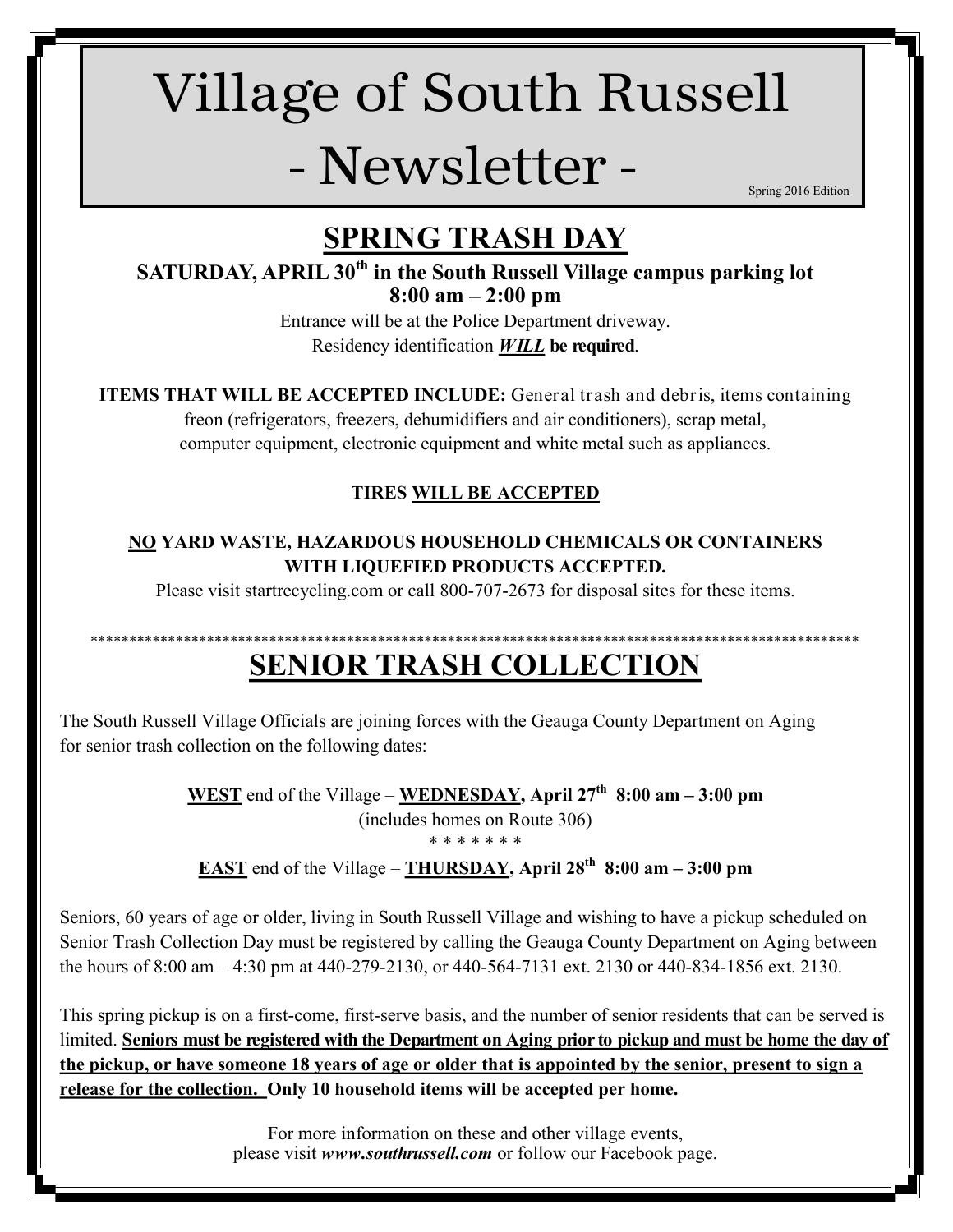## **Meet your South Russell Elected Officials**

### **Mayor**



### **Dr. William G. Koons**

Mayor Koons was elected to Council in 2005 and was elected to serve as Mayor from 2016 to 2019. While on Council, Mayor Koons chaired the Building, Finance, Human Resource, Properties, and Park committees, as well as serving as President Pro Tempore of Council from 2009 to 2015.

### **Council Members**



#### **Gerald Canton**

Council Member Canton was elected to serve on Council from 2016 to 2019. He serves on the Properties, Public Utilities and Street Committees.



#### **Michael Carroll**

Council Member Carroll was elected to serve on Council from 2014 to 2017. He serves as Chair on the Safety and Emergency Planning Committees and serves on the Human Resources Committee.



#### **Bryan Kostura**

Council Member Kostura was appointed to Council in January 2013 and elected to serve on Council from 2016 to 2019. He serves as Chair on the Street and Finance Committees and serves as the Council's representative to the Planning Commission.



#### **Cynthia Nairn**

Council Member Nairn was appointed to Council in 2016, with the term ending in 2017. She serves on the Building, Finance and Safety Committees.



#### **John Dishong**

Council Member Dishong has served on Council since 2000 with his current term ending in 2017. He is the President Pro Tempore, serves as Chair on the Human Resource and Properties Committees, and serves as the Council representative to the Parks Committee.

#### **Mark Porter**

Council Member Porter has served on Council since 2006, with his current term ending in 2017. He serves as Chair on the Building and Public Utilities Committees.

#### **Upcoming Council Meetings**

| March 14 | May 9   |
|----------|---------|
| March 28 | May 23  |
| April 4  | June 13 |
| April 25 | July 11 |

If you would like to speak at a meeting, you must be added to the agenda. Please contact

**fiscalofficer@southrussell.com** or call 440-338-6700 ext. 221 no later than the Wednesday before a meeting to be added to the agenda.

 440-338-6700 ext. 222 440-338-6700 ext. 236 *adminassist@southrussell.com streets@southrussell.com* 

#### **VILLAGE DEPARTMENTS**

**BUILDING DEPARTMENT POLICE DEPARTMENT**  440-338-6700 ext. 233 440-338-6700 ext. 290 (non-emergency) *building@southrussell.com police@southrussell.com* 

 **VILLAGE HALL STREETS DEPARTMENT** 

**MAYOR**

440-338-6700 ext. 224 *mayor@southrussell.com*

#### **South Russell Residents can Reserve the Park Pavilion**

The South Russell Village Park pavilion is available to rent for \$25. The Park Permit and calendar availability can be found at www.southrussell.com on the PARKS page.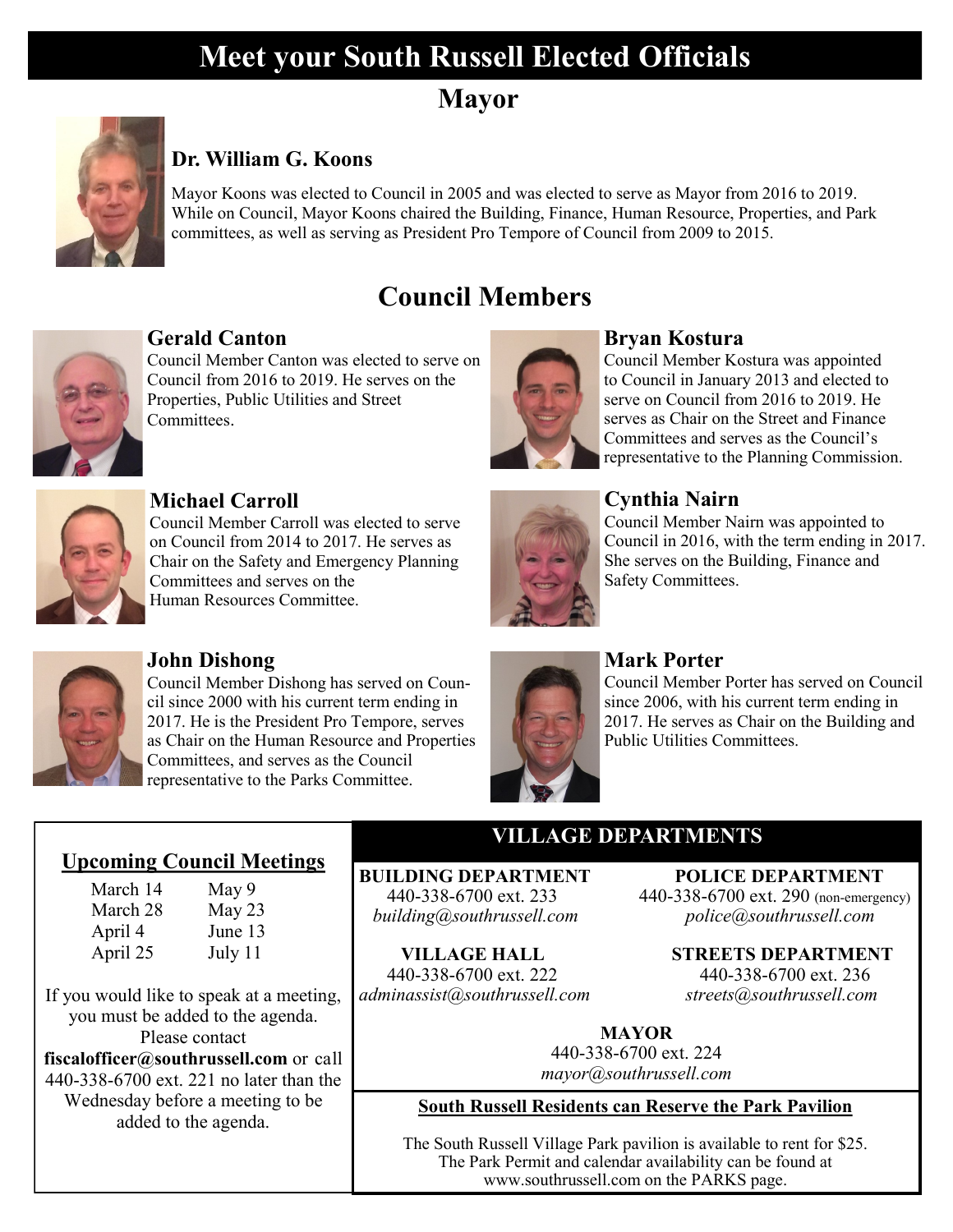#### **Building Permit Reminder**

With springtime approaching, the Building Department is asked all kinds of questions about permits and finding contractors. While permits are usually not required for repairs, any replacement such as a furnace, airconditioner, roof, hot water tank, siding, and windows do require permits as well as inspections. Other work requiring permits are decks, fences, sheds, electrical work, additions, and interior remodeling. Even when homeowners do the work themselves, permits are still required. Safety is always the primary concern, especially with the mechanical systems and electrical work. A secondary concern comes when homeowners try to sell their home, as buyers often ask to see the permit taken for the work that was done.

The Building Department can also be a valuable resource for finding reputable contractors, surveyors and architects, allowing residents to get several quotes and compare prices.

**Building Department—440-338-6700 x 233** 

#### **South Russell Village Cemetery**

South Russell Village Cemetery is located at 5230 Chillicothe Road. A copy of the map can be viewed in the Village Hall or on the Cemetery page at www.southrussell.com

*Lot Sales*  $\sim$ 

**Full size lots**  Village Resident: \$1,000 Former Resident: \$2,000

**Cremation lots**  Village Resident: \$800 Former Resident: \$1,600

#### *Scattering/Memorial Garden* **~**

A Scattering/Memorial Garden is available for scattering cremains or a place to memorialize an individual whose ashes have been scattered elsewhere. Scattering ashes in the garden during weekday hours is \$350 and during weekend hours is \$450, which includes the scattering cost and an engraved paver with the individual's name, date of birth and date of death.

If you would like to purchase a paver in the garden for an individual that has been scattered in another location, pavers are available for \$350. This price includes the engraving cost.

If you are interested in purchasing a lot or the scattering/memorial garden, please contact the Cemetery Clerk at 440-338-6700 ext. 222 or email cemetery@southrussell.com



#### **ATTENTION RESIDENTS**



Municipal income tax returns are due April 18, 2016 due to Emancipation Day being observed on April 15th. All residents over 18 years of age are required to file an annual return with the Central Collection Agency (CCA). Local income tax withheld by your employer does not fulfill your obligation to file a tax return. Local ordinance provides for both penalty and interest charges to be assessed for late filing or non-filing.

*Retired residents* are required to file the **Annual Exemption Certificate** each year**.**

For taxpayer assistance, call CCA at 216-664-2070. For tax forms or to file electronically, please go to: **www.ccatax.ci.cleveland.oh.us**

## **Beware of Tax Scams**

**From the South Russell Police Department Detective Bureau**

During the tax season, tax scams are on the rise. Here are a few tips to help you avoid being a victim of a tax scam. Telephone tax scams are the most popular form of scam and the IRS has a formal process in place to assist people with their taxes. The IRS respects taxpayers' rights and does not engage in angry, shake down, harassing, or threatening style telephone calls and does not use unsolicited email, text message, or any social media to discuss your personal tax issues.

#### **IRS will never**  $\sim$

- The IRS **will never** call you and demand immediate payment. The IRS will also **never** call about taxes owed without first mailing you a bill. If you receive a phone call from someone claiming to work for the IRS it's probably a scam.
- The IRS **will never** demand you pay taxes without giving you the opportunity to question or appeal the amount they say you owe.
- The IRS **will never** require you to use a specific payment form for your taxes such as a prepaid debit card.
- The IRS **will never** ask for credit card or debit card numbers over the phone.
- The IRS **will never** threaten to bring in local law enforcement officials to have you arrested for not paying your taxes. The IRS **will not** threaten you with an arrest warrant or tell you an arrest warrant has been issued.

Remember, if someone calls you and states they are from the Internal Revenue Service, **NEVER** give them personal information such as your date of birth or social security number. Contact the IRS at 800-829-1040 or visit IRS.gov for additional questions or concerns.